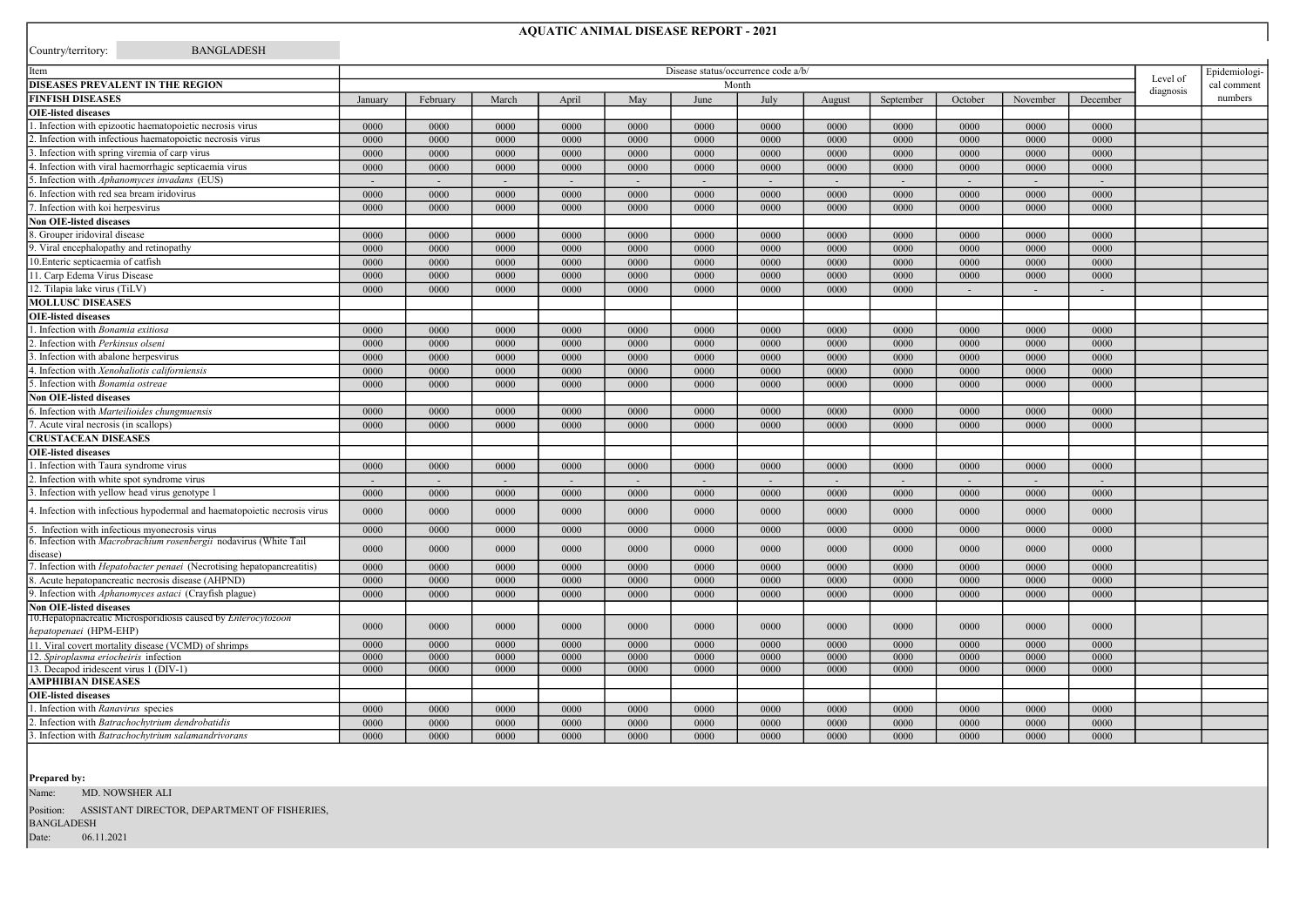| ANY OTHER DISEASES OF IMPORTANCE                                                                                |                            |       |                                    |                                                         |     |     |        |     |     |       |       |        |              |                         |
|-----------------------------------------------------------------------------------------------------------------|----------------------------|-------|------------------------------------|---------------------------------------------------------|-----|-----|--------|-----|-----|-------|-------|--------|--------------|-------------------------|
| Infection with Streptococcus of Tilapia                                                                         |                            | $+()$ | $+()$                              |                                                         |     |     |        |     |     |       |       |        | $III$ (PCR)  |                         |
| Infection with Streptococcus of Koi                                                                             | $\sim$                     | $+()$ | $+()$                              |                                                         |     |     |        |     |     |       |       |        | $III$ (PCR)  |                         |
| Infection with Aeromonas of Koi                                                                                 | $\sim$                     | $+()$ | $+()$                              |                                                         |     |     |        |     |     |       |       |        | $III$ (PCR)  | $\overline{2}$          |
| Infection with Staphylococcus of Pabda                                                                          |                            |       |                                    |                                                         |     |     |        |     |     |       |       |        | III<br>(PCR) | $\overline{\mathbf{3}}$ |
| Infection with Staphylococcus of Shing                                                                          |                            |       |                                    |                                                         | $+$ | $+$ |        |     |     |       |       |        | $III$ (PCR)  | 3                       |
| Infection with Aeromonas of Shing, Koi                                                                          |                            |       |                                    |                                                         | $+$ | $+$ |        |     |     |       |       |        | $III$ (PCR)  | $\overline{4}$          |
| Infection with Staphylococcus of Gulsha                                                                         |                            |       |                                    |                                                         |     |     | $\sim$ | $+$ | $+$ |       |       |        | $III$ (PCR)  | 5                       |
| Infection with Aeromonas of Shing and Koi                                                                       |                            |       |                                    |                                                         |     |     |        | $+$ | $+$ |       |       |        | $III$ (PCR)  | 6                       |
| Infection with Streptococcus of Tilapia (Oreochromis nilotica) and Koi                                          |                            |       |                                    |                                                         |     |     |        |     |     | $+()$ | $+()$ |        | $III$ (PCR)  | $7\phantom{.0}$         |
| (Anabas testudineus).                                                                                           |                            |       |                                    |                                                         |     |     |        |     |     |       |       |        |              |                         |
| 10. Infection with Aeromonas of Shing (Heteropneustes fossilis), Koi                                            |                            |       |                                    |                                                         |     |     |        |     |     |       |       |        |              |                         |
| (Anabas testudineus), Pabda (Ompok pabda) and Gulsha (Mystas                                                    |                            |       |                                    |                                                         |     |     |        |     |     | $+()$ | $+()$ |        | $III$ (PCR)  | 8                       |
| cavasius)                                                                                                       |                            |       |                                    |                                                         |     |     |        |     |     |       |       |        |              |                         |
| 11. Infection with Staphylococcus of Tilapia (Oreochromis nilotica)                                             |                            |       |                                    |                                                         |     |     |        |     |     | $+()$ | $+()$ | $\sim$ | $III$ (PCR)  | 9                       |
| DISEASES PRESUMED EXOTIC TO THE REGION <sup>b</sup>                                                             |                            |       |                                    |                                                         |     |     |        |     |     |       |       |        |              |                         |
| <b>LISTED BY THE OIE</b>                                                                                        |                            |       |                                    |                                                         |     |     |        |     |     |       |       |        |              |                         |
|                                                                                                                 |                            |       |                                    |                                                         |     |     |        |     |     |       |       |        |              |                         |
| Finfish: Infection with HPR-deleted or HPR0 salmon anaemia virus; Infection with salmon pancreas disease virus; |                            |       |                                    |                                                         |     |     |        |     |     |       |       |        |              |                         |
| Infection with Gyrodactylus salaris.                                                                            |                            |       |                                    |                                                         |     |     |        |     |     |       |       |        |              |                         |
| Molluses: Infection with Marteilia refringens; Perkinsus marinus.                                               |                            |       |                                    |                                                         |     |     |        |     |     |       |       |        |              |                         |
|                                                                                                                 |                            |       |                                    |                                                         |     |     |        |     |     |       |       |        |              |                         |
| <b>NOT LISTED BY THE OIE</b>                                                                                    |                            |       |                                    |                                                         |     |     |        |     |     |       |       |        |              |                         |
|                                                                                                                 |                            |       |                                    |                                                         |     |     |        |     |     |       |       |        |              |                         |
| Finfish: Channel catfish virus disease                                                                          |                            |       |                                    |                                                         |     |     |        |     |     |       |       |        |              |                         |
| a/ Please use the following occurrence code:                                                                    |                            |       |                                    |                                                         |     |     |        |     |     |       |       |        |              |                         |
|                                                                                                                 |                            |       |                                    |                                                         |     |     |        |     |     |       |       |        |              |                         |
| Occurrence code and<br><b>Definition</b>                                                                        | Occurrence code and symbol |       |                                    | Definition                                              |     |     |        |     |     |       |       |        |              |                         |
| symbol                                                                                                          |                            |       |                                    |                                                         |     |     |        |     |     |       |       |        |              |                         |
| The disease is present with clinical signs in the whole country<br>Disease present                              | Disease absent             |       |                                    |                                                         |     |     |        |     |     |       |       |        |              |                         |
| (in domestic species or wildlife)                                                                               |                            |       |                                    | The disease was absent in the country during the        |     |     |        |     |     |       |       |        |              |                         |
| Disease limited to one<br>The disease is present with clinical signs, and limited to one or                     |                            |       |                                    | reporting period (in domestic species or wildlife).     |     |     |        |     |     |       |       |        |              |                         |
| or more zones<br>more zones/compartments (in domestic species or wildlife)                                      |                            |       |                                    | The disease has "never been reported" (historically     |     |     |        |     |     |       |       |        |              |                         |
| $+()$                                                                                                           | Never reported             |       |                                    | absent) for the whole country in domestic species and   |     |     |        |     |     |       |       |        |              |                         |
| Infection/infestation<br>Confirmed infestation or infection using diagnostic tests, but                         | 0000                       |       | wildlife.                          |                                                         |     |     |        |     |     |       |       |        |              |                         |
| no clinical signs observed (in domestic species or wildlife)<br>$+2$                                            |                            |       |                                    |                                                         |     |     |        |     |     |       |       |        |              |                         |
|                                                                                                                 |                            |       |                                    | No information is available regarding the presence or   |     |     |        |     |     |       |       |        |              |                         |
| Infection/infestation                                                                                           | No information<br>***      |       |                                    | the absence of this disease during the reporting period |     |     |        |     |     |       |       |        |              |                         |
| Confirmed infestation or infection using diagnostic tests, but<br>limited to one or more                        |                            |       | (in domestic species or wildlife). |                                                         |     |     |        |     |     |       |       |        |              |                         |
| no clinical signs observed and limited to one or more                                                           |                            |       |                                    |                                                         |     |     |        |     |     |       |       |        |              |                         |
| zones<br>zones/compartments (in domestic species or wildlife)                                                   |                            |       |                                    |                                                         |     |     |        |     |     |       |       |        |              |                         |
| $+20$                                                                                                           |                            |       |                                    |                                                         |     |     |        |     |     |       |       |        |              |                         |
| The presence of the disease was suspected but not confirmed<br>Disease suspected                                |                            |       |                                    |                                                         |     |     |        |     |     |       |       |        |              |                         |
| (in domestic species or wildlife)                                                                               |                            |       |                                    |                                                         |     |     |        |     |     |       |       |        |              |                         |
| Disease suspected but<br>not confirmed and                                                                      |                            |       |                                    |                                                         |     |     |        |     |     |       |       |        |              |                         |
| The presence of the disease was suspected but not confirmed<br>limited to one or more                           |                            |       |                                    |                                                         |     |     |        |     |     |       |       |        |              |                         |
| and limited to one or more zones/compartments (in domestic                                                      |                            |       |                                    |                                                         |     |     |        |     |     |       |       |        |              |                         |
| species or wildlife)<br>zones<br>20                                                                             |                            |       |                                    |                                                         |     |     |        |     |     |       |       |        |              |                         |

 $\mathbf{r}$ 

b/ If there is any changes on historical data, please highlight in RED

## 1. Epidemiological comments:

 $\mathbf{r}$ 

(Comments should include: 1) Origin of the disease or pathogen (history of the disease); 2) Species affected; 3) Disease characteristics (unusual clinical signs or lesions); 4) Pathogen (isolated/rero-typed); 5) Mortality

| Comment No. |                                                                                                                                                                                                                                                                                                                                                                                                                                                                                                                                                                                                                                                                                                                                                                                                                                                                                                                                                                                          |
|-------------|------------------------------------------------------------------------------------------------------------------------------------------------------------------------------------------------------------------------------------------------------------------------------------------------------------------------------------------------------------------------------------------------------------------------------------------------------------------------------------------------------------------------------------------------------------------------------------------------------------------------------------------------------------------------------------------------------------------------------------------------------------------------------------------------------------------------------------------------------------------------------------------------------------------------------------------------------------------------------------------|
|             | (Comments should include: 1) Origin of the disease or pathogen (history of the disease); Streptococcus agalactiae<br>2) Species affected: Koi (Anabas testidineus). Tilapia <i>(Oreochromis niloticus)</i><br>(3) Disease characteristics (unusual clinical signs or lesions); Loss of balance, Unusual movement, Opaque eye, Enlargement and discoloration of liver, Kidney, Spleen and bile.<br>4) Pathogen (isolated/sero-typed); Streptococcus agalactiae<br>5) Mortality rate (high/low: decreasing/increasing): 30-40%<br>6) Death toll (economic loss, etc);<br>7) Size of infected areas or names of infected areas; Mymensingh, Chandpur<br>8) Preventive/control measures taken: Disinfectant, Anitibiotics (tetracycline)<br>9) Samples sent to national or international laboratories for confirmation (indicate the names of laboratories);<br>10) Published paper (articles in journals/website, etc). and<br>11) Unknown diseases: describe details as much as possible.) |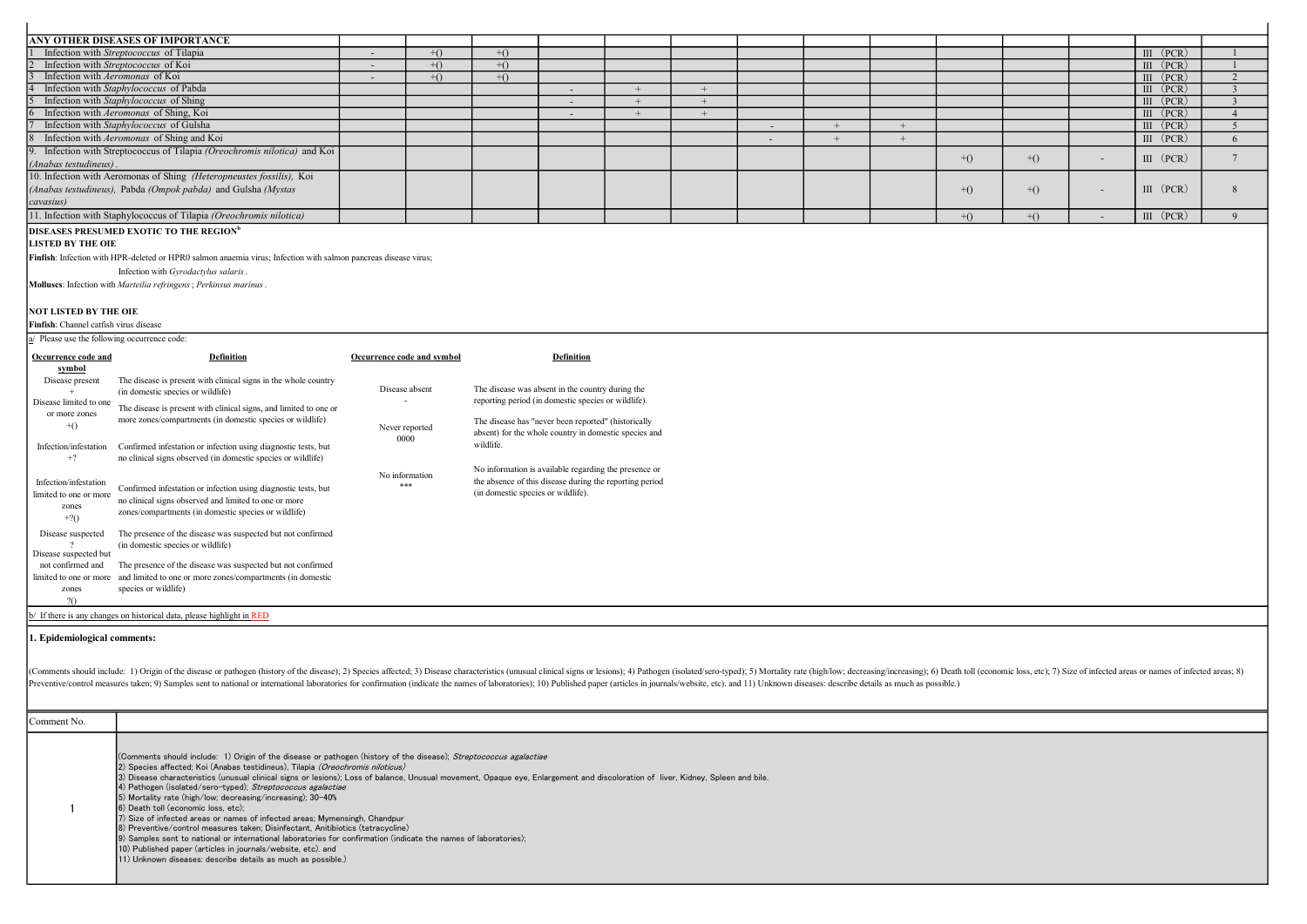| $\overline{2}$ | (Comments should include: 1) Origin of the disease or pathogen (history of the disease); Aeromonas sp.<br>2) Species affected; Koi (Anabas testidineus),<br>3) Disease characteristics (unusual clinical signs or lesions); Loss of balance, Unusual movement, Opaque eye, Red lesion on body.<br>4) Pathogen (isolated/sero-typed); Aeromonas sp<br>5) Mortality rate (high/low; decreasing/increasing); 5%<br>6) Death toll (economic loss, etc);<br>7) Size of infected areas or names of infected areas; Mymensingh<br>8) Preventive/control measures taken: Disinfectant, Anitibiotics (tetracycline)<br>9) Samples sent to national or international laboratories for confirmation (indicate the names of laboratories);<br>10) Published paper (articles in journals/website, etc). and<br>11) Unknown diseases: describe details as much as possible.)                                                                                                   |
|----------------|------------------------------------------------------------------------------------------------------------------------------------------------------------------------------------------------------------------------------------------------------------------------------------------------------------------------------------------------------------------------------------------------------------------------------------------------------------------------------------------------------------------------------------------------------------------------------------------------------------------------------------------------------------------------------------------------------------------------------------------------------------------------------------------------------------------------------------------------------------------------------------------------------------------------------------------------------------------|
| 3              | ((Comments should include: 1) Origin of the disease or pathogen (history of the disease): Staphylococcus sp.<br>2) Species affected; Pabda (Ompok Pabda), Shing (Heteropneustes fossilis)<br>3) Disease characteristics (unusual clinical signs or lesions); Loss of balance, Unusual movement, Opaque eye, Enlargement and discoloration of liver, Kidney, bile.<br>4) Pathogen (isolated/sero-typed); Staphylococcus sp.<br>5) Mortality rate (high/low; decreasing/increasing); 10-30%<br>6) Death toll (economic loss, etc);<br>7) Size of infected areas or names of infected areas; Mymensingh, Netrokona, Chandpur<br>8) Preventive/control measures taken; Disinfectant, Anitibiotics (tetracycline)<br>9) Samples sent to national or international laboratories for confirmation (indicate the names of laboratories):<br>10) Published paper (articles in journals/website, etc). and<br>11) Unknown diseases: describe details as much as possible.) |
| 4              | (Comments should include: 1) Origin of the disease or pathogen (history of the disease); Aeromonas sp.<br>2) Species affected: Shing (Heteropneustes fossilis), Koi (Anabas testidineus),<br>3) Disease characteristics (unusual clinical signs or lesions); Loss of balance, Unusual movement, Opaque eye, Red lesion on body.<br>4) Pathogen (isolated/sero-typed); Aeromonas sp<br>5) Mortality rate (high/low; decreasing/increasing); 5%<br>6) Death toll (economic loss, etc);<br>7) Size of infected areas or names of infected areas: Mymensingh<br>8) Preventive/control measures taken; Disinfectant, Anitibiotics (tetracycline)<br>9) Samples sent to national or international laboratories for confirmation (indicate the names of laboratories);<br>10) Published paper (articles in journals/website, etc). and<br>11) Unknown diseases: describe details as much as possible.)                                                                  |
| 5              | (Comments should include: 1) Origin of the disease or pathogen (history of the disease); Staphylococcus sp.<br>2) Species affected; Gulsha (Mystus cavasius)<br>3) Disease characteristics (unusual clinical signs or lesions); Loss of balance, Unusual movement, Opaque eye, Enlargement and discoloration of liver, kidney, bile.<br>4) Pathogen (isolated/sero-typed); Staphylococcus sp.<br>5) Mortality rate (high/low; decreasing/increasing); 10-30%<br>6) Death toll (economic loss, etc);<br>7) Size of infected areas or names of infected areas; Mymensingh, Netrokona,<br>8) Preventive/control measures taken; Disinfectant, Anitibiotics (tetracycline)<br>9) Samples sent to national or international laboratories for confirmation (indicate the names of laboratories);<br>10) Published paper (articles in journals/website, etc). and<br>11) Unknown diseases: describe details as much as possible.)                                       |
| 6              | Comments should include: 1) Origin of the disease or pathogen (history of the disease); Aeromonas sp.<br>2) Species affected; Shing (Heteropneustes fossilis), Koi (Anabas testudineus),<br>3) Disease characteristics (unusual clinical signs or lesions); Loss of balance, Unusual movement, Opaque eye, Red lesion on body.<br>4) Pathogen (isolated/sero-typed); Aeromonas sp<br>5) Mortality rate (high/low; decreasing/increasing); 5%<br>6) Death toll (economic loss, etc);<br>7) Size of infected areas or names of infected areas: Mymensingh<br>8) Preventive/control measures taken; Disinfectant, Anitibiotics (tetracycline)<br>9) Samples sent to national or international laboratories for confirmation (indicate the names of laboratories);<br>10) Published paper (articles in journals/website, etc). and<br>11) Unknown diseases: describe details as much as possible.)                                                                   |